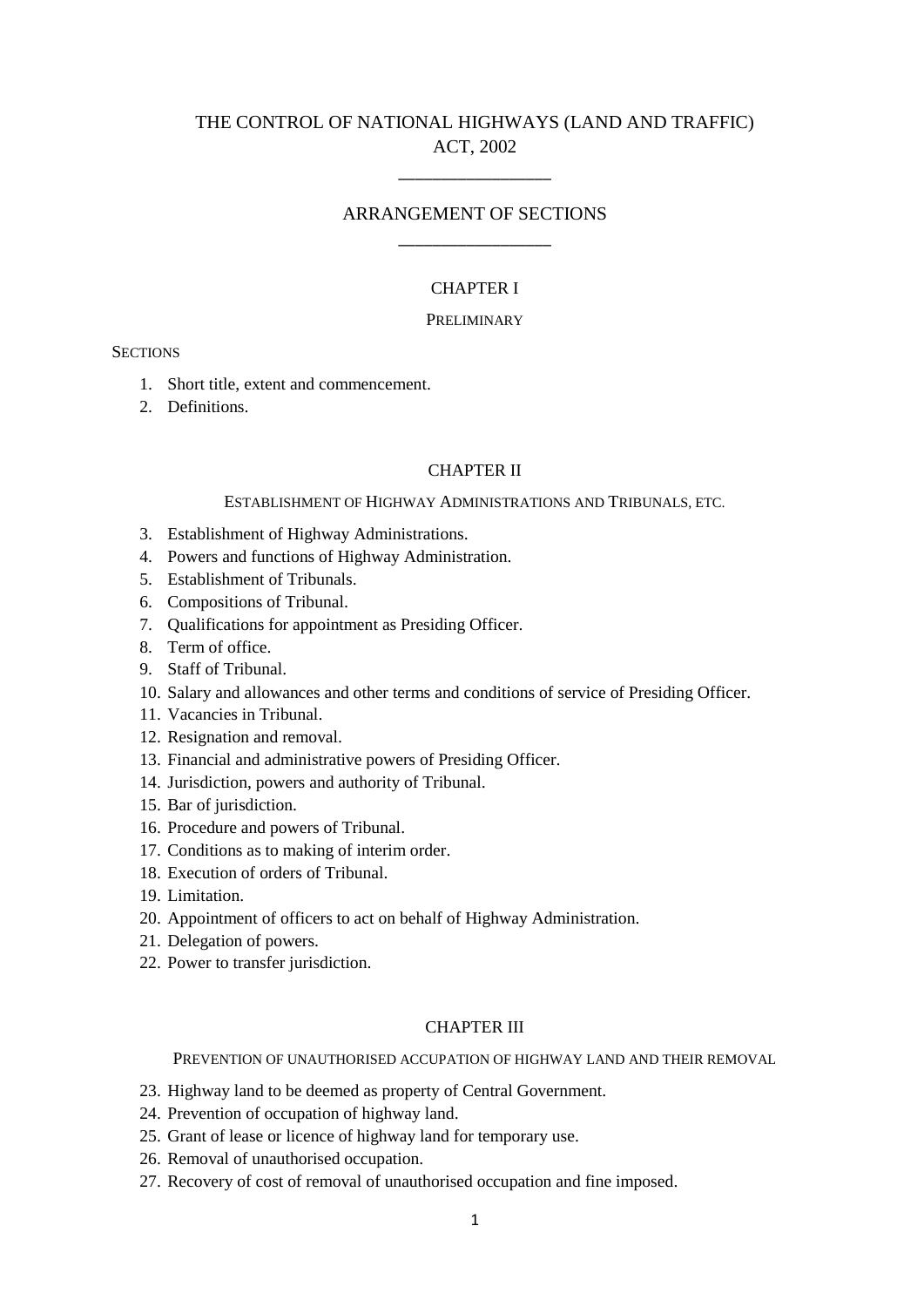### CHAPTER IV

### CONTROL OF ACCESS TO THE NATIONAL HIGHWAYS

### **SECTIONS**

- 28. Right of access.
- 29. Procedure for permission to access to Highway.
- 30. Regulation or diversion of access, etc.

### CHAPTER V

### REGULATION OF DIFFERENT TYPES OF TRAFFIC ON NATIONAL HIGHWAYS

- 31. Highway Administration to regulate traffic when Highway deemed unsafe.
- 32. Prohibition of use of heavy vehicles on certain Highways.
- 33. Temporary closure of traffic on Highway.
- 34. Permanent closure of Highway.
- 35. Power to restrict the use of vehicles.
- 36. Prevention and repair of damage to Highway.
- 37. Prohibition to leave vehicles or animals in dangerous position.

# CHAPTER VI

#### REGULATION OF CONSTRUCTION ON HIGHWAY LAND FOR PUBLIC UTILITIES, DRAINS, ETC.

38. Construction on highway land.

# CHAPTER VII

# OFFENCE AND PENALTY

39. Offence and penalty.

# CHAPTER VIII

### **MISCELLANEOUS**

- 40. Right of appellant to take assistance of legal practitioner.
- 41. Finality of orders.
- 42. Duty of village officials.
- 43. Conduct of inquiry.
- 44. Presiding Officers and employees of the Tribunals, etc., to be public servants.
- 45. Protection of action taken in good faith.
- 46. Offences by companies.
- 47. Procedure for service of notices, etc.
- 48. Act to have overriding effect.
- 49. Power to remove difficulties.
- 50. Power to make rules.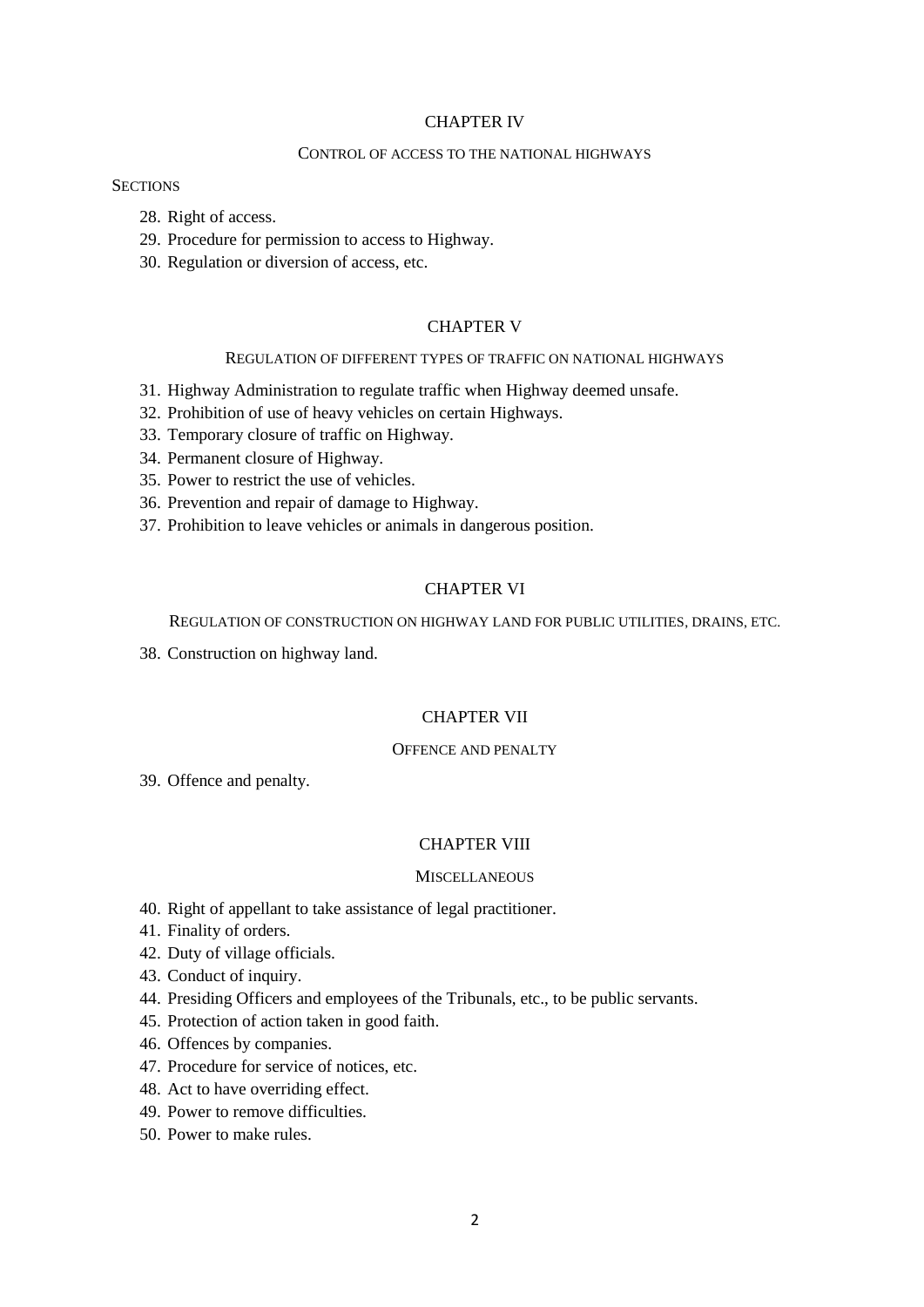# THE CONTROL OF NATIONAL HIGHWAYS (LAND AND TRAFFIC) ACT, 2002

### ACT NO. 13 OF 2003

[14*th January*, 2003.]

An Act to provide for control of land within the National Highways, right of way and traffic moving on the National Highways and also for removal of unauthorised occupation thereon.

BE it enacted by Parliament in the Fifty-third Year of the Republic of India as follows:**—**

#### CHAPTER I

### PRELIMINARY

**1. Short title, extent and commencement.—**(*1*) This Act may be called the Control of National Highways (Land and Traffic) Act, 2002.

(*2*) It extends to the whole of India.

**.** 

 $(3)$  It shall come into force on such date<sup>1</sup> as the Central Government may, by notification in the Official Gazette, appoint; and different dates may be appointed for different provisions of this Act.

**2. Definitions.—**In this Act, unless the context otherwise requires,**—**

(*a*) "appointed day", in relation to a Tribunal, means the date on which such Tribunal is established under sub-section (*1*) of section 5;

(*b*) "building" means any work of construction done in any manner by use of any material and includes a farm building for agricultural purposes, plinth, doorstep, wall, drain, advertisement board and other things fixed with such building;

(*c*) "construct", with its grammatical variations, in relation to a building, means to construct, reconstruct, erect, re-erect, extend or alter structurally a building;

(*d*) "cost of land" means the market value of the land as determined by the competent authority of the State Government or the Government of the Union territory appointed for such determination, as the case may be;

(*e*) "Highway" means a National Highway declared as such under section 2 of the National Highways Act, 1956 (48 of 1956) and includes any Expressway or Express Highway vested in the Central Government, whether surfaced or unsurfaced, and also includes**—**

(*i*) all lands appurtenant to the Highway, whether demarcated or not, acquired for the purpose of the Highway or transferred for such purpose by the State Government to the Central Government;

(*ii*) all bridges, culverts, tunnels, causeways, carriageways and other structures constructed on or across such Highway; and

(*iii*) all trees, railings, fences, posts, paths, signs, signals, kilometre stone and other Highway accessories and materials on such Highways;

(*f*) "Highway Administration" means the Highway Administration established under section 3;

(*g*) "highway land" means the land of which the Central Government is, or is deemed to be, the owner under sub-section (*1*) of section 23;

(*h*) "land" includes benefits arising out of land and things attached to the earth or permanently fastened to anything attached to the earth;

<sup>1. 27</sup>th January, 2005, *vide* notification No. S.O. 96(E) dated 27th January, 2005, *see* Gazette of India, Extraordinary, Part II sec. 3(*ii*)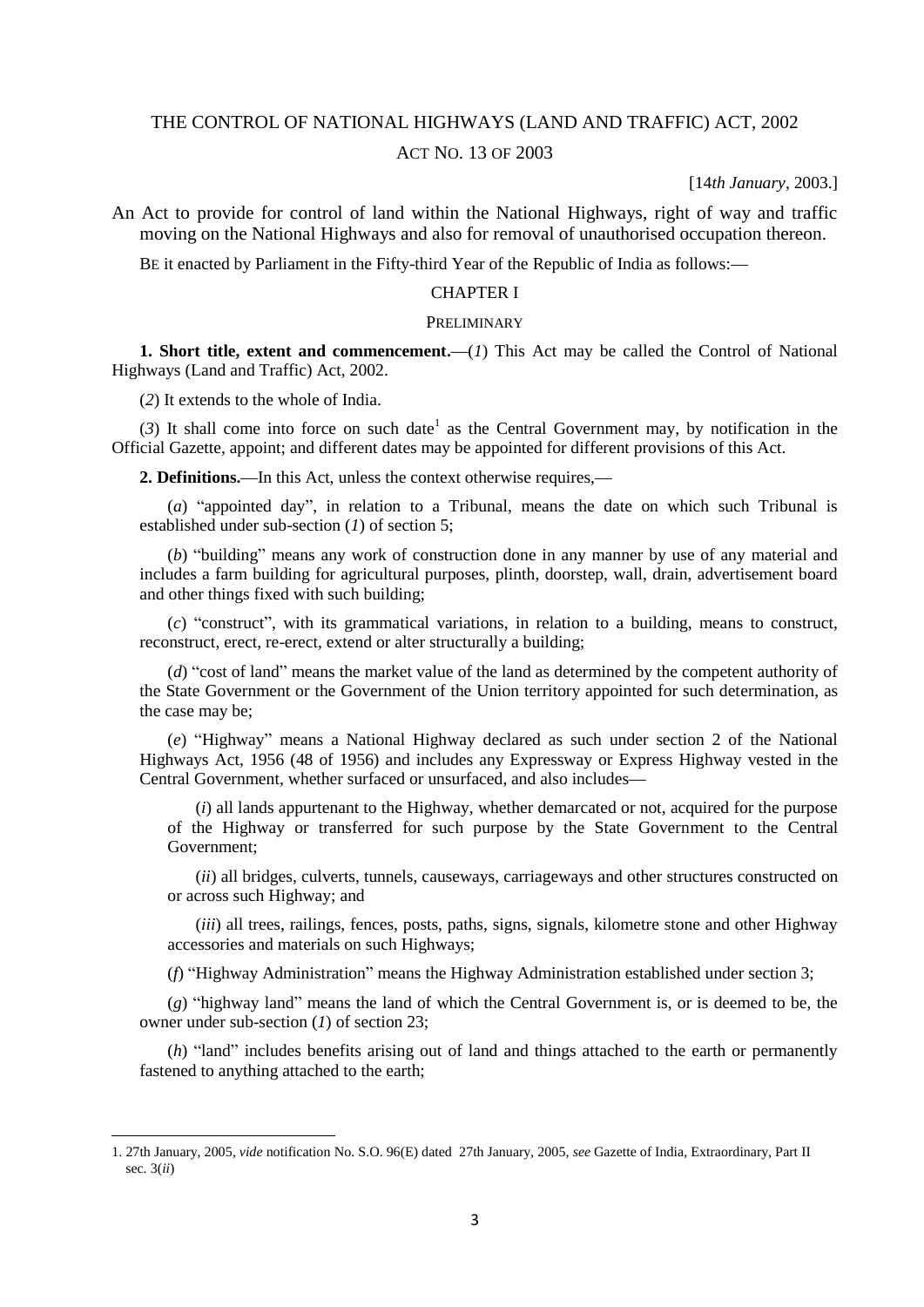(*i*) "means of access" means any permanent means of access, whether private or public, for vehicles of any kind;

(*j*) "premises" means any land or building or part of a building and includes**—**

(*i*) the garden, grounds and outhouses, if any, appertaining to such building or part of a building; and

(*ii*) any fittings affixed to such building or part of a building for the more beneficial enjoyment thereof;

(*k*) "prescribed" means prescribed by rules made under this Act;

(*l*) "Tribunal" means the National Highways Tribunal established under sub-section (*1*) of section 5.

(*m*) "unauthorised occupation" means any occupation of the highway land, without permission under this Act for such purpose, by a person who**—**

(*i*) is trespasser on the Highway; or

(*ii*) for the time being is paying or is liable to pay to other person rent or any portion of the rent of the premises on a Highway; or

(*iii*) lives in or otherwise uses any premises on a Highway; or

(*iv*) is a rent-free tenant of any premises on a Highway; or

(*v*) is a licensee of any premises on a Highway for its possession; or

(*vi*) is liable to pay damages to the owner of any premises on a Highway for the use or possession of such premises;

(*n*) "vehicle" means a barrow, sledge, plough, drag and any wheeled or tracked conveyance of any description capable of being used on a Highway.

### CHAPTER II

### ESTABLISHMENT OF HIGHWAY ADMINISTRATIONS AND TRIBUNALS, ETC.

**3. Establishment of Highway Administrations.—**(*1*) The Central Government shall, by notification in the Official Gazette,**—**

(*a*) establish, for the purposes of this Act, a body or authority consisting of one or more officers of the Central Government or the State Government to be known as Highway Administration to exercise powers and discharge functions conferred on it under this Act; and

(*b*) define the limits of the Highway within which, or the length of Highway on which, a Highway Administration shall have jurisdiction:

Provided that the Central Government may, in the notification issued under this sub-section or by any general or special order, impose any condition or limitation subject to which a Highway Administration shall exercise powers and discharge functions conferred on it under this Act.

(*2*) The Central Government may establish one or more Highway Administrations for a State or Union territory or for a Highway under sub-section (*1*).

(*3*) Subject to the provisions of this Act, the Highway Administration shall exercise powers and discharge functions conferred on it under this Act in such manner as may be prescribed.

**4. Powers and functions of Highway Administration.—**A Highway Administration shall exercise powers and discharge functions throughout its jurisdiction specified under this Act subject to such conditions or limitations as may be imposed by the notification issued under sub-section (*1*) of section 3 and by any general or special order made in this behalf by the Central Government.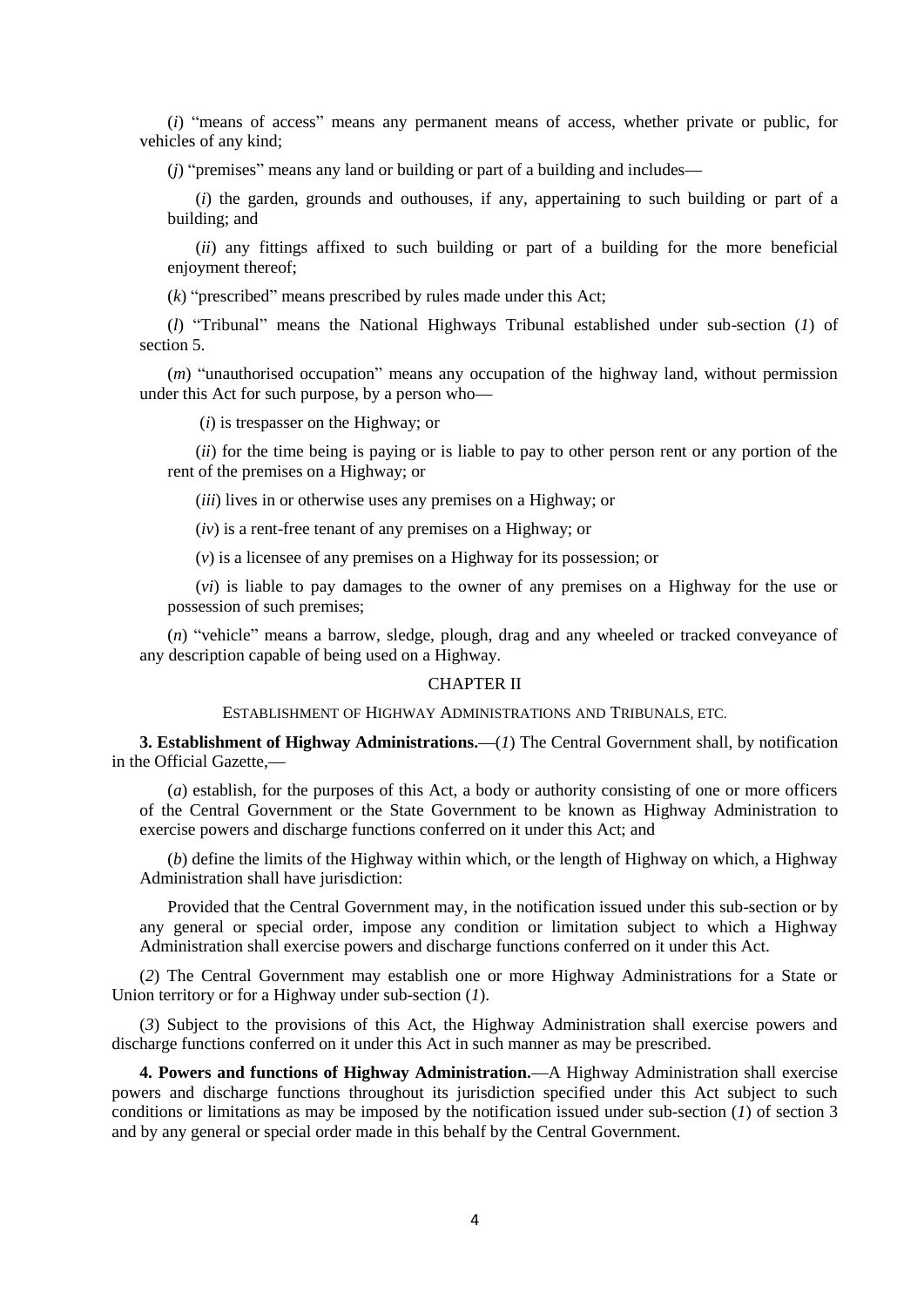**5. Establishment of Tribunals.—**(*1*) The Central Government may, by notification in the Official Gazette, establish one or more Tribunals, to be known as the National Highways Tribunal, to exercise the jurisdiction, powers and authority conferred on such Tribunal by or under this Act.

(*2*) The Central Government shall also specify, in the notification referred to in sub-section (*1*), the limits of the Highway within which, or the length of Highway on which, the Tribunal may exercise jurisdiction for entertaining and deciding the appeals filed before it.

**6. Composition of Tribunal.—**(*1*) A Tribunal shall consist of one person only (hereinafter referred to as the Presiding Officer) to be appointed, by notification in the Official Gazette, by the Central Government.

(*2*) Notwithstanding anything contained in sub-section (*1*), the Central Government may authorise the Presiding Officer of one Tribunal to discharge also the functions of the Presiding Officer of another Tribunal.

**7. Qualifications for appointment as Presiding Officer.—**A person shall not be qualified for appointment as the Presiding Officer of a Tribunal unless he**—**

(*a*) is qualified to be a Judge of a High Court; or

(*b*) has been a member of the Indian Legal Service and has held a post not less than Grade II of that Service.

**8. Term of office.—**The Presiding Officer of a Tribunal shall hold office from the date on which he enters upon his office till he attains the age of sixty-two years.

**9. Staff of Tribunal.—**(*1*) The Central Government shall provide the Tribunal with such officers and employees as that Government thinks fit.

(*2*) The officers and employees of a Tribunal shall discharge their functions under general superintendence of the Presiding Officer.

(*3*) The salary, allowances and other conditions of service of the officers and employees of a Tribunal shall be such as may be prescribed.

**10. Salary and allowances and other terms and conditions of service of Presiding Officer.—**The salary and allowances payable to, and the other terms and conditions of service including pension, gratuity and other retirement benefits of, the Presiding Officer of a Tribunal shall be such as may be prescribed:

Provided that neither the salary and allowances nor the other terms and conditions of service of the Presiding Officer shall be varied to his disadvantage after his appointment.

11. Vacancies in Tribunal.—If, for any reason other than temporary absence, any vacancy occurs in the office of the Presiding Officer of a Tribunal, then, the Central Government shall appoint another person in accordance with the provisions of this Act to fill the vacancy and the proceedings may be continued before the Tribunal from the stage at which the vacancy is filled.

**12. Resignation and removal.—**(*1*) The Presiding Officer of a Tribunal may, by notice in writing under his hand addressed to the Central Government, resign his office:

Provided that the said Presiding Officer shall, unless he is permitted by the Central Government to relinquish his office sooner, continue to hold office until the expiry of three months from the date of receipt of such notice or until a person duly appointed as his successor enters upon his office or until the expiry of his term of office, whichever is earlier.

(*2*) The Presiding Officer of a Tribunal shall not be removed from his office except by an order made by the Central Government on the ground of proved misbehaviour or incapacity after an inquiry made by a Judge of a High Court, in which the Presiding Officer has been informed of the charges against him and given a reasonable opportunity of being heard in respect of those charges.

(*3*) The Central Government may, by rules, regulate the procedure for the investigation of misbehaviour or incapacity of the Presiding Officer referred to in sub-section (*2*).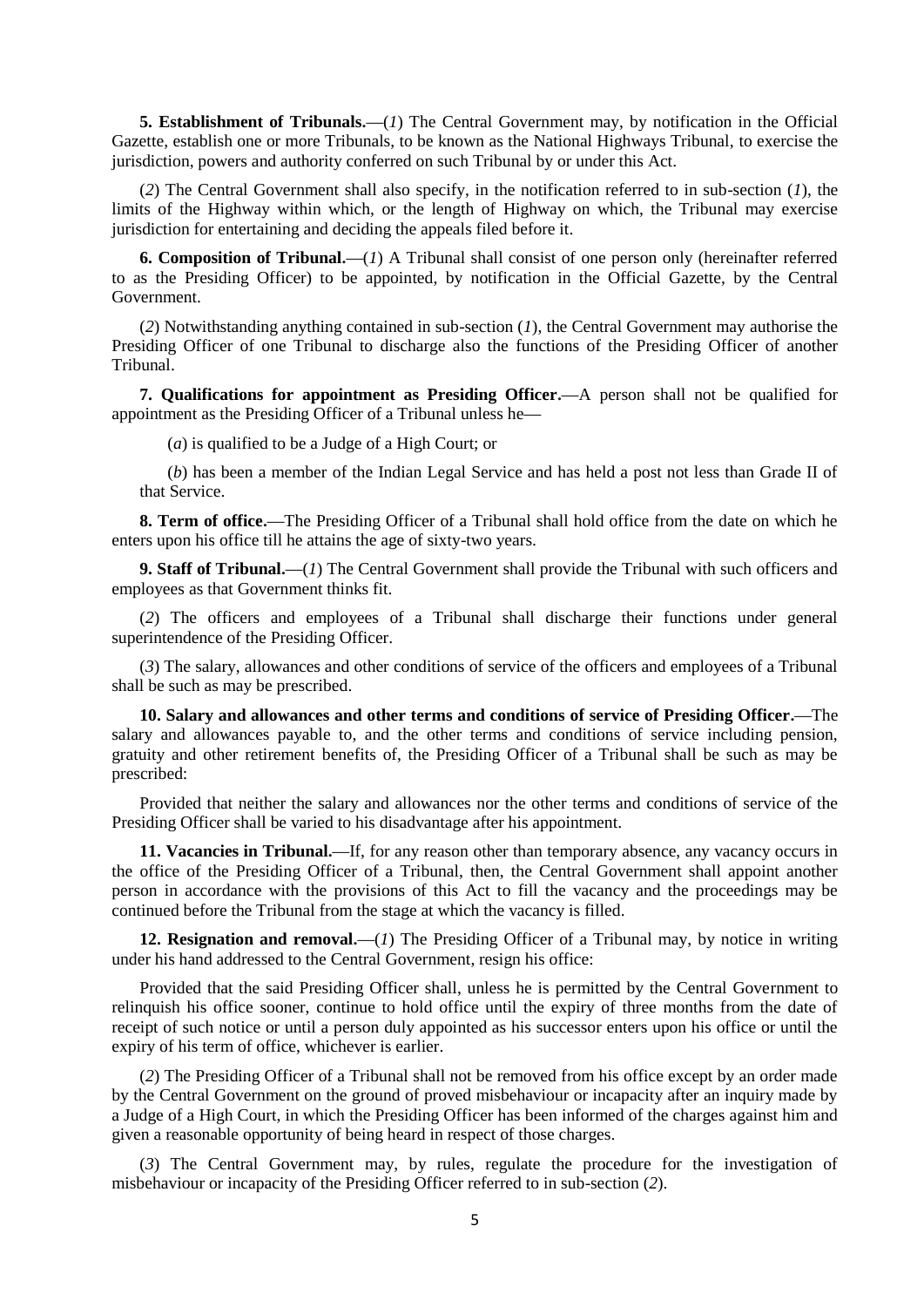**13. Financial and administrative powers of Presiding Officer.—**The Presiding Officer of a Tribunal shall exercise such financial and administrative powers as may be prescribed.

**14. Jurisdiction, powers and authority of Tribunal.—**A Tribunal shall exercise, on and from the appointed day, the jurisdiction, powers and authority to entertain appeals from the orders passed or actions (except issuance or serving of notices) taken under sections 26, 27, 28, 36, 37 and 38 by the Highway Administration or an officer authorised on its behalf, as the case may be.

**15. Bar of jurisdiction.—**On and from the appointed day, no court (except the Supreme Court and a High Court exercising jurisdiction under articles 226 and 227 of the Constitution) or other authority, except the Tribunal shall have, or be entitled to exercise, any jurisdiction, powers or authority in relation to the matters specified in section 14.

**16. Procedure and powers of Tribunal.—**(*1*) The Tribunal shall not be bound by the procedure laid down by the Code of Civil Procedure, 1908 (5 of 1908), but shall be guided by the principles of natural justice and, subject to the other provisions of this Act and of any rules, the Tribunal shall have powers to regulate its own procedure including the places at which it shall have its sittings.

(*2*) The appeal filed before the Tribunal under section 14 shall be dealt with by it as expeditiously as possible and endeavour shall be made by it to dispose of the appeal finally within four months from the date of the receipt of the appeal.

(*3*) The Tribunal shall have, for the purposes of discharging its functions under this Act, the same powers as are vested in a civil court under the Code of Civil Procedure, 1908 (5 of 1908) while trying a suit, in respect of the following matters, namely:**—**

(*a*) summoning and enforcing the attendance of any person and examining him on oath;

(*b*) requiring the discovery and production of documents;

(*c*) receiving evidence on affidavits;

(*d*) issuing commissions for examination of witnesses or documents;

(*e*) reviewing its decisions;

(*f*) dismissing an appeal or application for default or deciding it *ex parte*;

(*g*) setting aside any order of dismissal of any appeal or application for default or any order passed by it *ex parte*; and

(*h*) any other matter which may be prescribed.

(*4*) Any proceeding before the Tribunal shall be deemed to be a judicial proceeding within the meaning of sections 193 and 228, and for the purposes of section 196, of the Indian Penal Code (45 of 1860) and the Tribunal shall be deemed to be a civil court for all the purposes of section 195 and Chapter XXVI of the Code of Criminal Procedure, 1973 (2 of 1974).

**17. Conditions as to making of interim order.—**Notwithstanding anything contained in any other provision of this Act or in any other law for the time being in force, no interim order (whether by way of injunction or stay or in any other manner) shall be made on, or in any proceeding relating to, an application or appeal unless**—**

(*a*) copies of such application or appeal and of all documents in support of the plea for such interim order are furnished to the party against whom such application is made or appeal is preferred; and

(*b*) opportunity is given to such party to be heard in the matter:

Provided that the Tribunal may dispense with the requirements of clauses (*a*) and (*b*) and make an interim order as an exceptional measure if it is satisfied, for reasons to be recorded in writing, that it is necessary so to do for preventing any loss being caused to the applicant or the appellant, as the case may be; which cannot be adequately compensated in money; but any such interim order shall, if it is not sooner vacated, cease to have effect on the expiry of a period of fourteen days from the date on which it is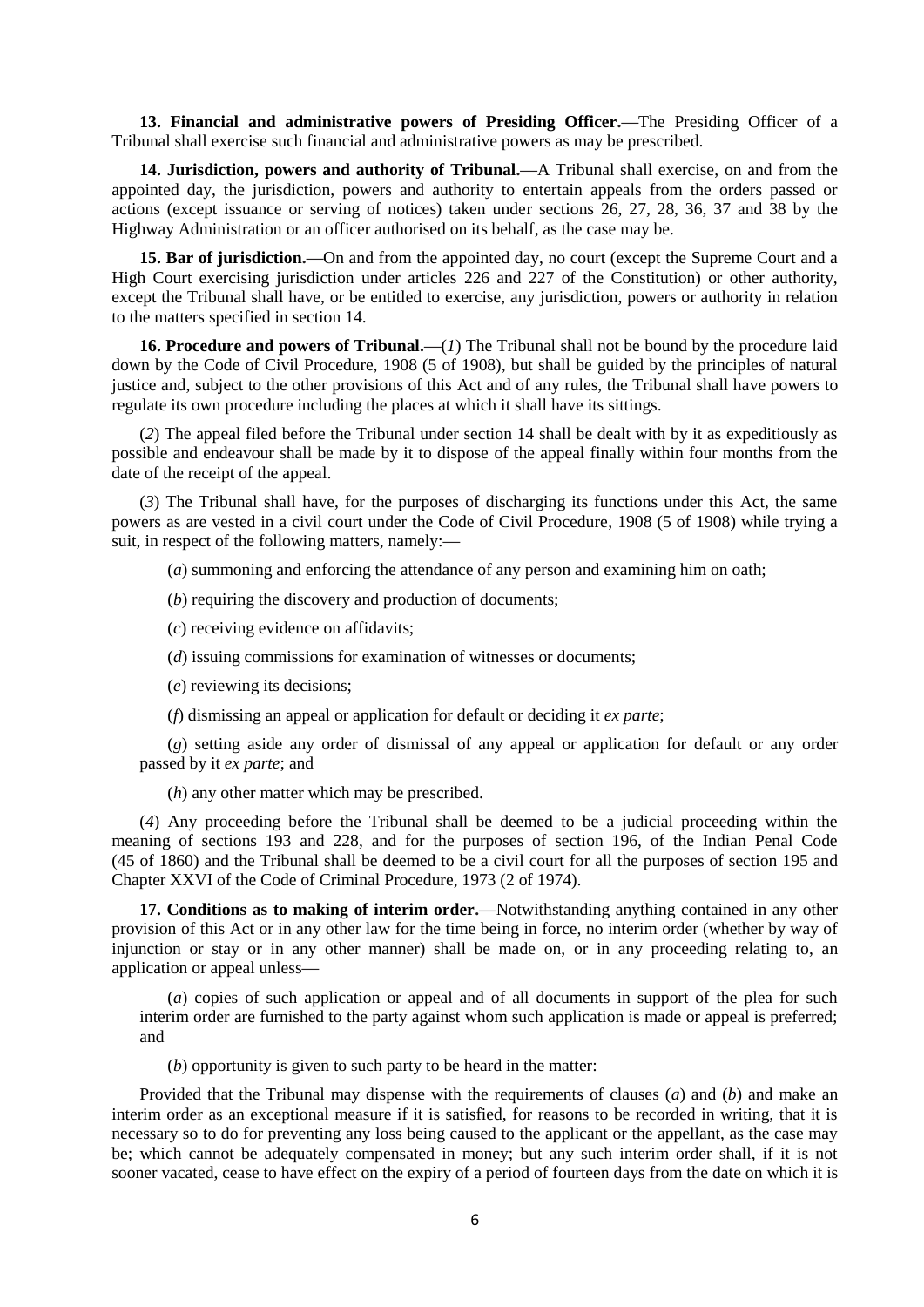made unless the said requirements have been complied with before the expiry of that period and the Tribunal has continued the operation of the interim order.

**18. Execution of orders of Tribunal.—**(*1*) An order passed by the Tribunal under this Act shall be executable by the Tribunal as a decree of a civil court, and for this purpose, the Tribunal shall have all the powers of the civil court.

(*2*) Notwithstanding anything contained in sub-section (*1*), the Tribunal may transmit any order made by it to the civil court having local jurisdiction and such civil court shall execute the order as if it were a decree made by that court.

**19. Limitation.—**Every appeal to the Tribunal under this Act shall be preferred within a period of sixty days from the date on which the order appealed against has been made:

Provided that an appeal may be admitted after the expiry of the said period of sixty days, if the appellant satisfies the Tribunal that he had sufficient cause for not preferring the appeal within the specified period.

**20. Appointment of officers to act on behalf of Highway Administration.—**(*1*) The Highway Administration may, if it thinks fit after the approval of the Central Government, by notification in the Official Gazette, appoint such**—**

(*a*) gazetted officer of the Central Government; or

(*b*) gazetted officer of the State Government; or

(*c*) officer of the National Highways Authority of India constituted under section 3 of the National Highways Authority of India Act, 1988 (68 of 1988) or any other authority constituted under any other enactment, equivalent to a gazetted officer of the Central Government or the State Government,

to exercise such powers and discharge such functions of the Highway Administration as may be specified in the notification.

(*2*) The Highway Administration may specify in the notification under sub-section (*1*), the limits of the Highway within which or the length of the Highway on which an officer appointed under that sub-section shall exercise the powers and discharge the functions.

**21. Delegation of powers.—**The Central Government may, by notification in the Official Gazette, direct that any power exercisable by it (except the powers conferred by section 50) under this Act shall, subject to such conditions, if any, as may be specified in the notification, be exercisable by a State Government or any other authority or an officer of the State Government as may be specified in the notification.

**22. Power to transfer jurisdiction.—**The Central Government may, at any time, by notification in the Official Gazette, transfer the jurisdiction of a Highway Administration defined under clause (*b*) of sub-section (*1*) of section 3 to other Highway Administration, and on the transfer the Highway Administration shall cease to have and such other Highway Administration shall, subject to the conditions, if any, specified in the notification, have all the powers and authority exercisable by the Highway Administration before such transfer of jurisdiction.

#### CHAPTER III

#### PREVENTION OF UNAUTHORISED OCCUPATION OF HIGHWAY LAND AND THEIR REMOVAL

**23. Highway land to be deemed as property of Central Government.—**(*1*) All lands forming parts of a Highway which vest in the Central Government or which do not already vest in the Central Government but have been acquired for the purpose of Highway shall, for the purposes of this Act, and other Central Acts, be deemed to be the property of the Central Government as owner thereof.

(*2*) The Highway Administration shall cause to be maintained a record in the prescribed manner in which the particulars of the lands, relating to the Highway, of which the Central Government is the owner shall be entered and the entries of the particulars of such lands in any record maintained for such purpose before the commencement of this Act shall be deemed to be the entry of the particulars of such lands made in the first said record and accordingly the Central Government shall be deemed to be the owner of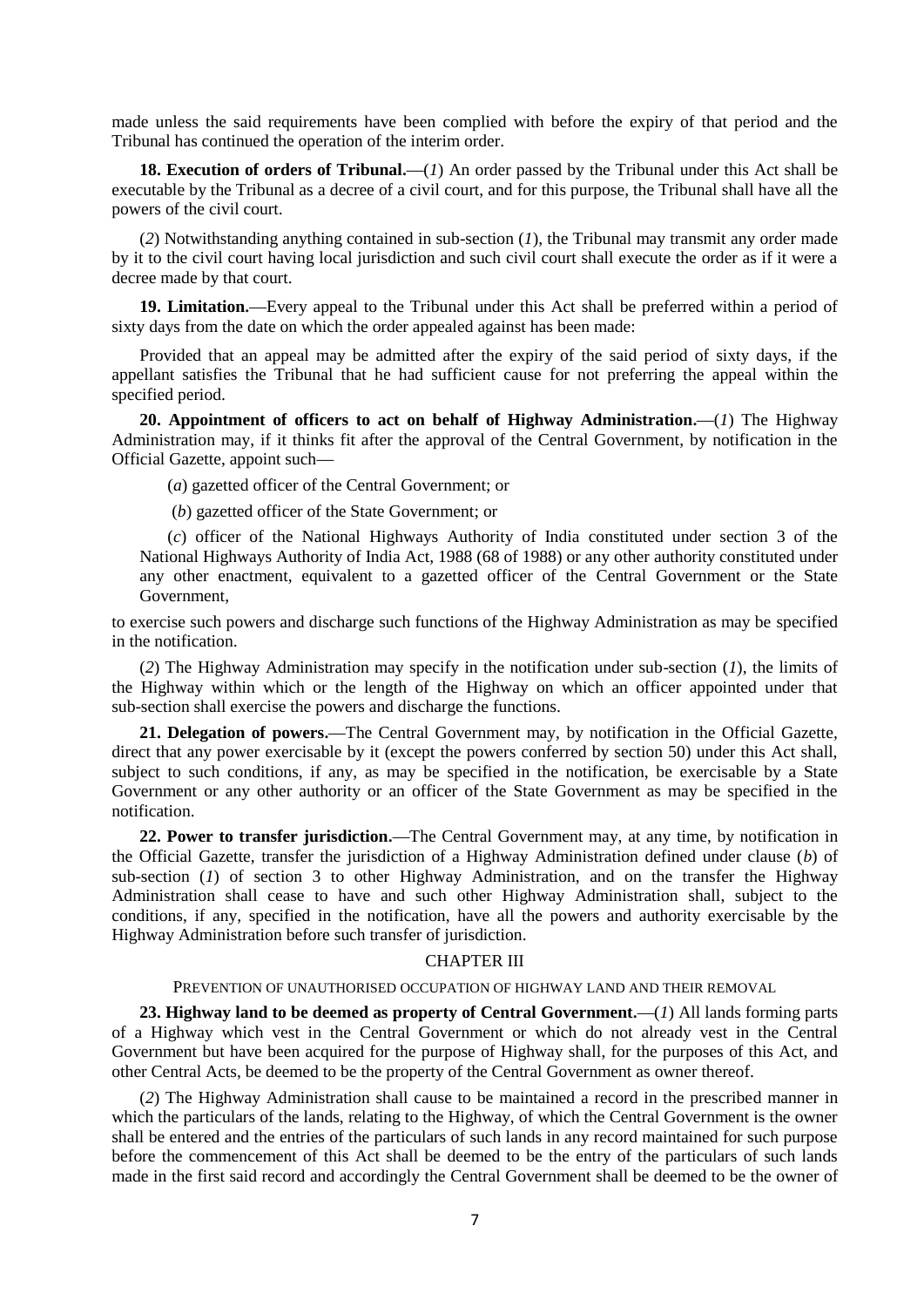the lands regarding which the entries have been made in such records maintained before the commencement of this Act.

(*3*) Any person claiming against the ownership of the Central Government referred to in sub-section (*2*) shall make written complaint to the Highway Administration and prove his claim before it and the Highway Administration, after considering the evidence produced by such person, may correct such records or reject the claim.

**24. Prevention of occupation of highway land.—**(*1*) No person shall occupy any highway land or discharge any material through drain on such land without obtaining prior permission, for such purpose in writing, of the Highway Administration or any officer authorised by such Administration in this behalf.

(*2*) The Highway Administration or the officer authorised under sub-section (*1*) may, on an application made by a person in this behalf and having regard to the safety and convenience of traffic, grant permission to such person**—**

(*i*) to place a movable structure on the Highway in front of any building owned by him or to make a movable structure on support of such building and over the Highway, or

(*ii*) to put up a temporary lawning or tent or other similar construction or a temporary stall or scaffolding on the Highway, or

(*iii*) to deposit or cause to be deposited, building materials, goods, for sale or other articles on any Highway, or

(*iv*) to make a temporary excavation for carrying out any repairs or improvements to adjoining buildings,

and such permission shall be granted subject to the conditions and on payment of the rent and other charges by issuing permit in the form as may be prescribed:

Provided that no such permission shall be valid beyond a period of one month at a time from the date on which the permission has been granted unless it is renewed by the Highway Administration or such officer on an application made by such person for the renewal of the permission.

(*3*) The permission granted under sub-section (*2*) shall specify therein**—**

(*i*) the time up to which the permission is granted;

(*ii*) the purpose of such permission;

(*iii*) the portion of the Highway in respect of which the permission has been granted,

and shall be accompanied with a plan or sketch of such portion of Highway.

(*4*) The person, to whom the permit has been issued under sub-section (*2*), shall produce the permit for inspection whenever called upon to do so by any officer of the Highway Administration and shall, on the expiry of the permission granted under such permit, restore the portion of the Highway specified in the permit in such condition as it was immediately before the issuing of such permit and deliver the possession of such portion to the Highway Administration.

(*5*) The Highway Administration or the officer issuing the permit under sub-section (*2*) shall maintain a complete record of all such permits issued, and shall also ensure in every case at the expiration of the period up to which the permission under a permit is granted under that sub-section that the possession of the portion of the Highway in respect of which such permission was granted has been delivered to the Highway Administration.

**25. Grant of lease or licence of highway land for temporary use.—**The Highway Administration or the officer authorised by such Administration in this behalf may, having regard to the safety and convenience of traffic and subject to such conditions as may be prescribed and on payment of prescribed rent or other charges, grant lease or licence of highway land to a person for temporary use:

Provided that no such lease shall be valid for more than five years at a time from the date on which such lease has been granted unless renewed by the Highway Administration or such officer.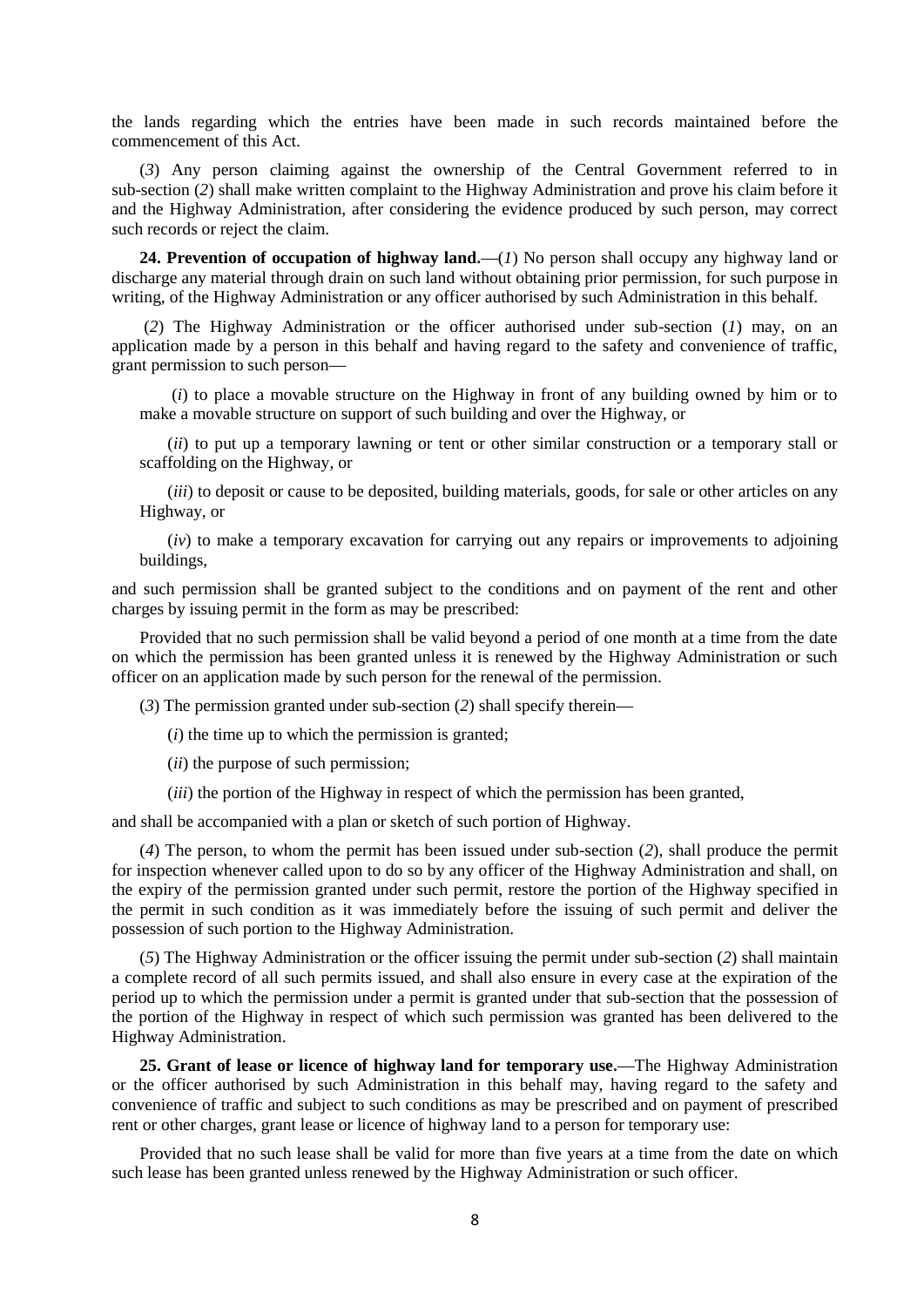**26. Removal of unauthorised occupation.—**(*1*) Where the Highway Administration or the officer authorised by such Administration in this behalf is of the opinion that it is necessary in the interest of traffic safety or convenience to cancel any permit issued under sub-section (*2*) of section 24, it may, after recording the reasons in writing for doing so, cancel such permit and, thereupon, the person to whom the permission was granted shall, within the period specified by an order made by the Highway Administration or such officer restore the portion of the Highway specified in the permit in such condition as it was immediately before the issuing of such permit and deliver the possession of such portion to the Highway Administration and in case such person fails to deliver such possession within such period, he shall be deemed to be in unauthorised occupation of highway land for the purposes of this section and section 27.

(*2*) When, as a result of the periodical inspection of highway land or otherwise, the Highway Administration or the officer authorised by such Administration in this behalf is satisfied that any unauthorised occupation has taken place on highway land, the Highway Administration or the officer so authorised shall serve a notice in a prescribed form on the person causing or responsible for such unauthorised occupation requiring him to remove such unauthorised occupation and to restore such highway land in its original condition as before the unauthorised occupation within the period specified in the notice.

(*3*) The notice under sub-section (*2*) shall specify therein the highway land in respect of which such notice is issued, the period within which the unauthorised occupation on such land is required to be removed, the place and time of hearing any representation, if any, which the person to whom the notice is addressed may make within the time specified in the notice and that failure to comply with such notice shall render the person specified in the notice liable to penalty, and summary eviction from the highway land in respect of which such notice is issued, under sub-section (*6*).

(*4*) The service of the notice under sub-section (*2*) shall be made by delivering a copy thereof to the person to whom such notice is addressed or to his agent or other person on his behalf or by registered post addressed to the person to whom such notice is addressed and an acknowledgment purporting to be signed by such person or his agent or other person on his behalf or an endorsement by a postal employee that such person or his agent or such other person on his behalf has refused to take delivery may be deemed to be *prima facie* proof of service.

(*5*) Where the service of the notice is not made in the manner provided under sub-section (*4*), the contents of the notice shall be advertised in a local newspaper for the knowledge of the person to whom the notice is addressed and such advertisement shall be deemed to be the service of such notice on such person.

(*6*) Where the service of notice under sub-section (*2*) has been made under sub-section (*4*) or sub-section (*5*) and the unauthorised occupation on the highway land in respect of which such notice is served has not been removed within the time specified in the notice for such purpose and no reasonable cause has been shown before the Highway Administration or the officer authorised by such Administration in this behalf for not so removing unauthorised occupation, the Highway Administration or such officer as the case may be, shall cause such unauthorised occupation to be removed at the expenses of the Central Government or the State Government, as the case may be, and impose penalty on the person to whom the notice is addressed which shall be five hundred rupees per square metre of the land so unauthorisedly occupied and where the penalty so imposed is less than the cost of such land, the penalty may be extended equal to such cost.

(*7*) Notwithstanding anything contained in this section, the Highway Administration or the officer authorised by such Administration in this behalf shall have power without issuing any notice under this section to remove the unauthorised occupation on the highway land, if such unauthorised occupation is in the nature of**—**

(*a*) exposing any goods or article**—**

- (*i*) in open air; or
- (*ii*) through temporary stall, kiosk, booth or any other shop of temporary nature,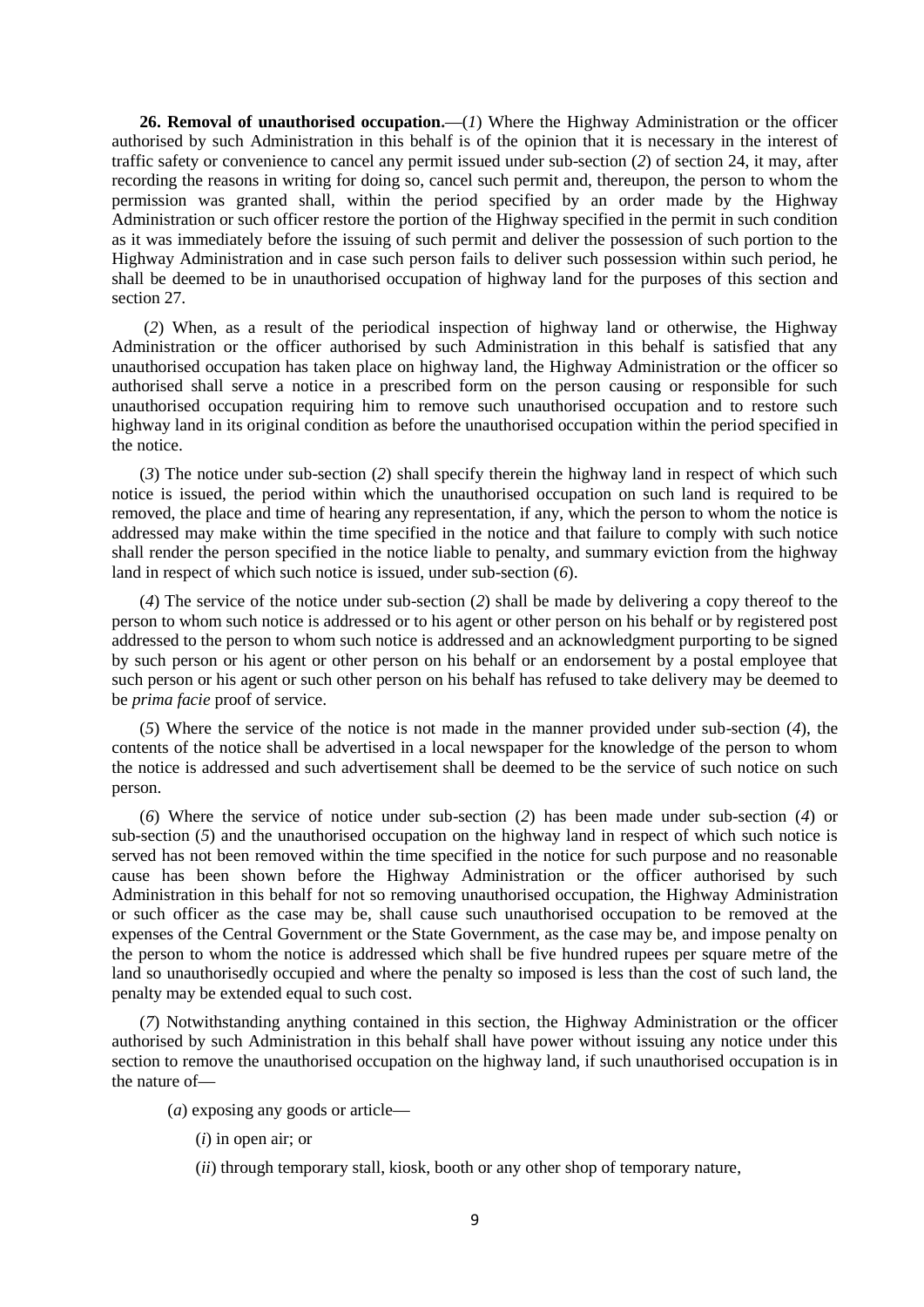(*b*) construction or erection, whether temporary or permanent, or

(*c*) trespass or other unauthorised occupation which can be removed easily without use of any machine or other device,

and in removing such occupation, the Highway Administration or such officer may take assistance of the police, if necessary, to remove such occupation by use of the reasonable force necessary for such removal.

(*8*) Notwithstanding anything contained in this section, if the Highway Administration or the officer authorised by such Administration in this behalf is of the opinion that any unauthorised occupation on the highway land is of such a nature that the immediate removal of which is necessary in the interest of**—**

- (*a*) the safety of traffic on the Highway; or
- (*b*) the safety of any structure forming part of the Highway,

and no notice can be served on the person responsible for such unauthorised occupation under this section without undue delay owing to his absence or for any other reason, the Highway Administration or the officer authorised by such Administration may make such construction including alteration of any construction as may be feasible at the prescribed cost necessary for the safety referred to in clause (*a*) or clause (*b*) or have such unauthorised occupation removed in the manner specified in sub-section (*7*).

(*9*) The Highway Administration or an officer authorised by such Administration in this behalf shall, for the purposes of this section or section 27, have the same powers as are vested in a civil court under the Code of Civil Procedure, 1908 (5 of 1908), while trying a suit, in respect of the following matters. namely:**—**

- (*a*) summoning and enforcing the attendance of any person and examining him on oath;
- (*b*) requiring the discovery and production of documents;
- (*c*) issuing commissions for the examination of witnesses; and
- (*d*) any other matter which may be prescribed,

and any proceeding before such Administration or officer shall be deemed to be a judicial proceeding within the meaning of sections 193 and 228, and for the purpose of section 196, of the Indian Penal Code (45 of 1860) and the Administration or the officer shall be deemed to be a civil court for the purposes of section 195 and Chapter XXVI of the Code of Criminal Procedure, 1973 (2 of 1974).

**27. Recovery of cost of removal of unauthorised occupation and fine imposed.—**(*1*) Where a Highway Administration or the officer authorised by such Administration in this behalf has removed any unauthorised occupation or made any construction including alteration of construction in respect of any unauthorised occupation or repaired any damage under sub-section (*2*) of section 36, the expenditure incurred in such removal or repair together with fifteen per cent. of additional charges or any fine imposed under this Act shall be recoverable in the manner hereinafter provided in this section.

(*2*) The Highway Administration or the officer authorised in this behalf by such Administration shall serve a copy of the bill in the prescribed form indicating therein the expenditure, additional charges or fine recoverable under sub-section (*1*) on the person from whom such expenditure, additional charges or fine is recoverable and the provisions of section 26 relating to the service of notice shall apply for the service of copy of the bill under this sub-section as if for the word "notice" the word "bill" has been substituted in that section.

(*3*) A copy of the bill referred to in sub-section (*2*) shall be accompanied with a certificate issued by the Highway Administration or the officer authorised by such Administration in this behalf and the amount indicated in the bill shall be the conclusive proof that such amount is the expenditure actually incurred for all or any of the purposes referred to in sub-section (*1*) as indicated in the bill.

(*4*) Where a Highway Administration or the officer authorised in this behalf by such Administration has removed any unauthorised occupation or made any construction including alteration of construction in respect of any unauthorised occupation or repaired any damage under sub-section (*2*) of section 36, the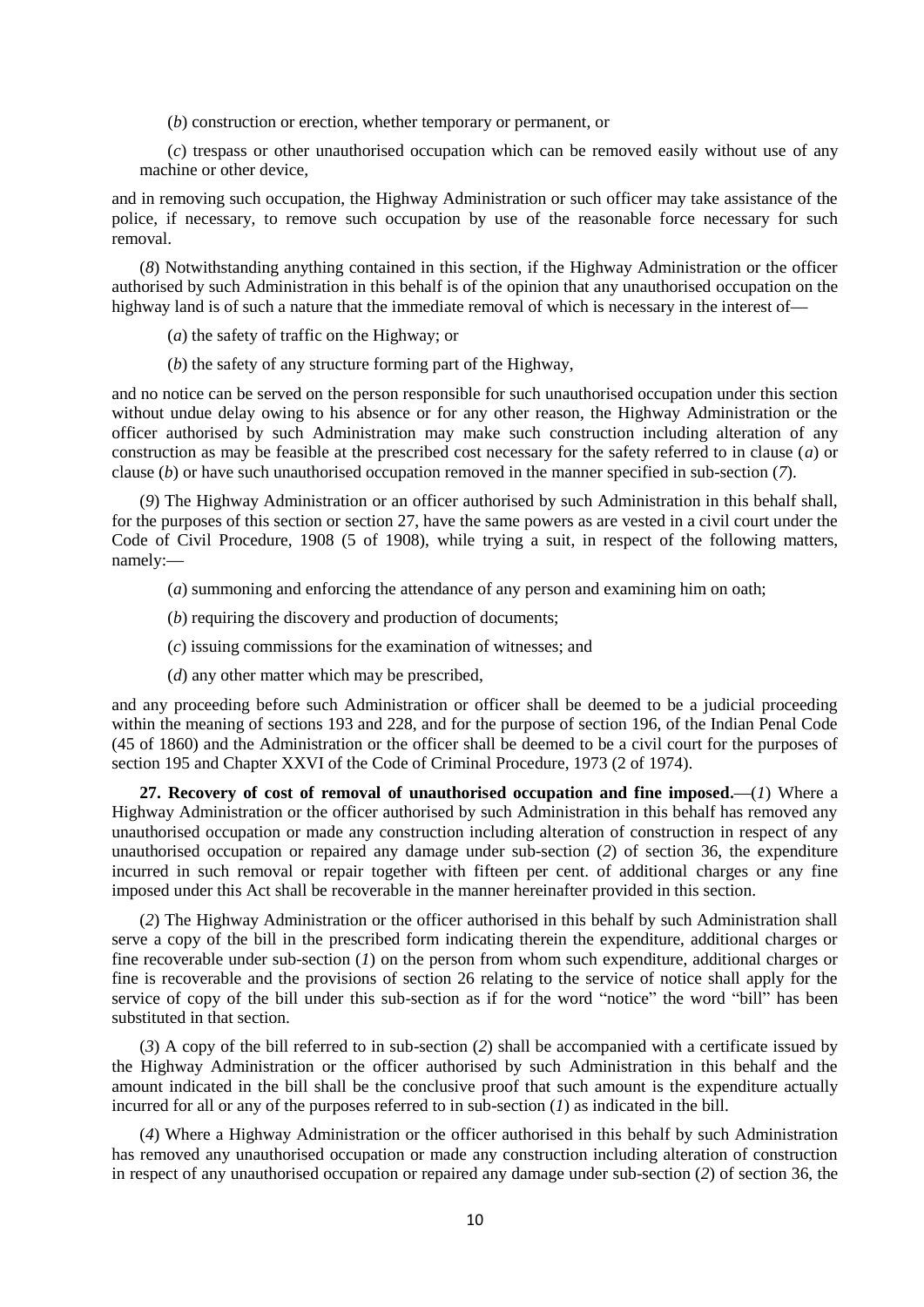material, if any, recovered as a result of such removal, construction, alteration or repair shall be retained in possession of the Highway Administration or such officer till the payment of the bill in respect thereof served under sub-section (*2*) and on payment of such bill such material shall be returned to the person entitled for the material, but in case of the failure of such payment within the time specified for the payment in the bill, the material may be sold by auction by the Highway Administration or such officer and after deduction of the amount payable under the bill from the proceeds of the auction, the balance, if any, shall be returned to the person entitled therefor.

(*5*) In case where the proceeds of the auction under sub-section (*4*) is less than the amount recoverable under the bill referred to in that sub-section, the difference between such proceeds and the amount so recoverable or where no such auction has been made, the amount recoverable under the bill shall, in case of failure of the payment within the time specified in the bill, be recoverable as the arrears of land revenue.

### CHAPTER IV

#### CONTROL OF ACCESS TO THE NATIONAL HIGHWAYS

**28. Right of access.—**(*1*) No person shall have right of access to a Highway either through any vehicle or on foot by a group of five or more persons except permitted by the Highway Administration either generally or specifically in the manner specified in section 29.

(*2*) The access to a Highway under sub-section (*1*) shall be subject to the guidelines and instructions issued by the Central Government from time to time.

(*3*) The Highway Administration may, by notification in the Official Gazette, declare a Highway or any portion thereof to be limited for access in the manner as specified in such notification and may also impose any restriction or control on such access to, from or across such Highway as specified in that notification.

**29. Procedure for permission to access to Highway.—**(*1*) The general permission under sub-section (*1*) of section 28 shall be given by issuing notification in the Official Gazette for such purpose and specific permission under that sub-section shall be given in the manner specified hereinafter under this section.

(*2*) Any person desirous of obtaining specific permission referred to in sub-section (*1*) may make an application in the prescribed form to the Highway Administration specifying therein the means of access to which such permission relates and shall also be accompanied with such fees as may be prescribed and the Highway Administration shall, after considering the application either give the permission with or without the terms and conditions as may be prescribed or reject the application as it may deem fit.

(*3*) In case, where the permission has been given in respect of the application made under sub-section (*2*), the person to whom such permission has been given shall obtain the licence from the Highway Administration in the prescribed form enumerating therein the terms and conditions, if any, subject to which such permission has been given, and such permission shall be renewed after such period and in such manner as may be prescribed.

(*4*) If any person contravenes the provisions of sub-section (*1*) of section 28 or violates any terms and conditions subject to which permission has been given under sub-section (*2*) including non-renewal of licence obtained under sub-section (*3*), his access to Highway under the permission under sub-section (*1*) or sub-section (*3*), as the case may be, shall be deemed to be unauthorised access and the Highway Administration or the officer authorised by such Administration shall have the power to remove such access and where necessary, the Highway Administration or such officer may use the necessary force with the assistance of the police to remove such access.

**30. Regulation or diversion of access, etc.—(***1***) Notwithstanding any permission given under** sub-section (*1*) or sub-section (*2*) of section 29, the Highway Administration shall have the power in the interest of the safety and convenience of the traffic to refuse, regulate or divert any proposed or existing access to the Highway.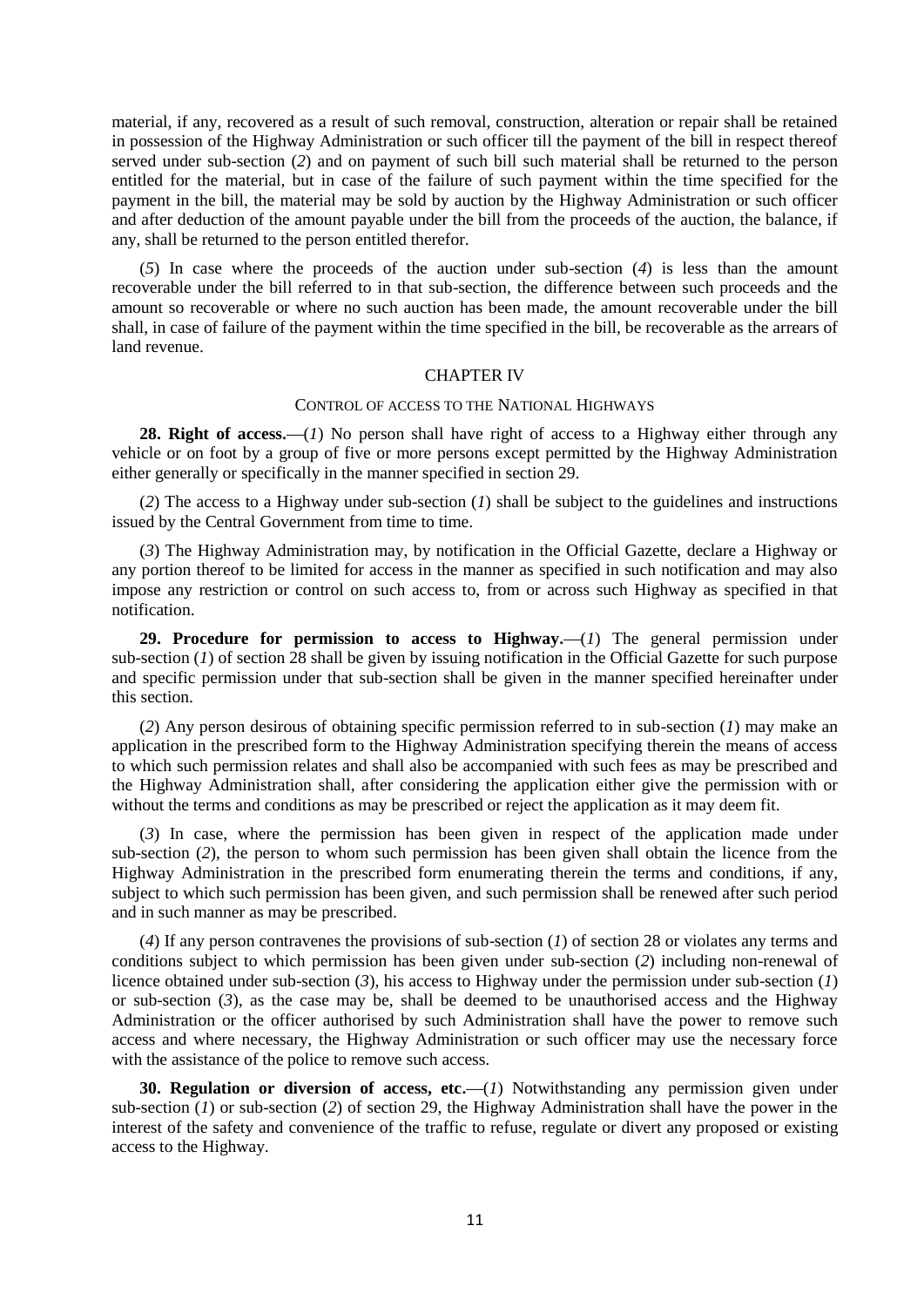(*2*) Where an existing access is diverted, the alternative access given in lieu thereof shall not be unreasonably distant from the existing access.

### CHAPTER V

#### REGULATION OF DIFFERENT TYPES OF TRAFFIC ON NATIONAL HIGHWAYS

**31. Highway Administration to regulate traffic when Highway deemed unsafe.—**(*1*) Notwithstanding anything contained in this Act, the Highway Administration shall have the power to regulate and control the plying of vehicles on the Highway for the proper management thereof.

(*2*) If at any time the Highway Administration is satisfied on the information received by it or otherwise that any Highway within its jurisdiction or any part thereof is or has become congested or unsafe for vehicular or pedestrian traffic by reason of damage or otherwise, it may, either close the Highway or such part thereof to all traffic or to any class of traffic, or regulate the number and speed of vehicles to be used on the Highway or such part thereof, as the case may be, in the manner as it may deem fit.

**32. Prohibition of use of heavy vehicles on certain Highways.—**Where the Highway Administration is satisfied that the surface of a Highway or any part thereof, or any bridge, culvert or causeway built on or across the Highway is not designed to carry vehicles of which the laden weight exceeds a prescribed limit, it may, subject to such rules as may be made in this behalf, prohibit or restrict the plying of such vehicles on or over such Highway or part thereof or such bridge, culvert or causeway, as the case may be.

**33. Temporary closure of traffic on Highway.—**Where, in exercise of the powers under section 31 or section 32, the Highway Administration considers it proper for the purposes of that section to temporarily close a Highway or part thereof or to restrict or regulate traffic on such Highway or part thereof, it may do so in the manner as it may deem fit.

**34. Permanent closure of Highway.—**(*1*) Where, in exercise of the powers under section 31, the Highway Administration deems it necessary in the interest of the safety of the Highway to close a Highway or part thereof, it may, by notification in the Official Gazette, give notice of its intention to the public to do so specifying therein the time within which the objections and suggestions received shall be considered under sub-section (*3*) and in addition to such notice, it shall also notify the contents of such notice in at least two newspapers, one of which shall be in the local language of the area through which such Highway passes and another shall be the newspaper being circulated in such area.

(*2*) The notice under sub-section (*1*) shall indicate the alternative route proposed to be provided in lieu of the Highway or part thereof intended to be closed specifying therein as to whether such alternative route shall be an already existing Highway or shall be newly constructed and shall also invite objections and suggestions from the persons affected on such proposal within the time and to be addressed to the officer as specified in such notice.

(*3*) The Highway Administration shall, after considering the objections and suggestions, if any, received within the time specified in such notice, take decision on the proposal for closure under the notice and shall act in accordance with such decision.

**35. Power to restrict the use of vehicles.—**If the Highway Administration is satisfied that it is necessary in the interest of public safety or convenience, or because of the nature of any road or bridge so to do, it may, by notification in the Official Gazette, prohibit or restrict, subject to such exceptions or conditions as may be specified in the notification, the use of any Highway or part thereof by a class or classes of traffic either generally or on specified occasion or time as specified in the notification and when such prohibition or restriction is imposed, the Highway Administration shall cause such traffic signs to be placed or erected at suitable places for the convenience of the traffic as may be prescribed:

Provided that where any prohibition or restriction under this section is to be remained for a period of one month or less, such prohibition or restriction may be imposed without issuing notification in the Official Gazette: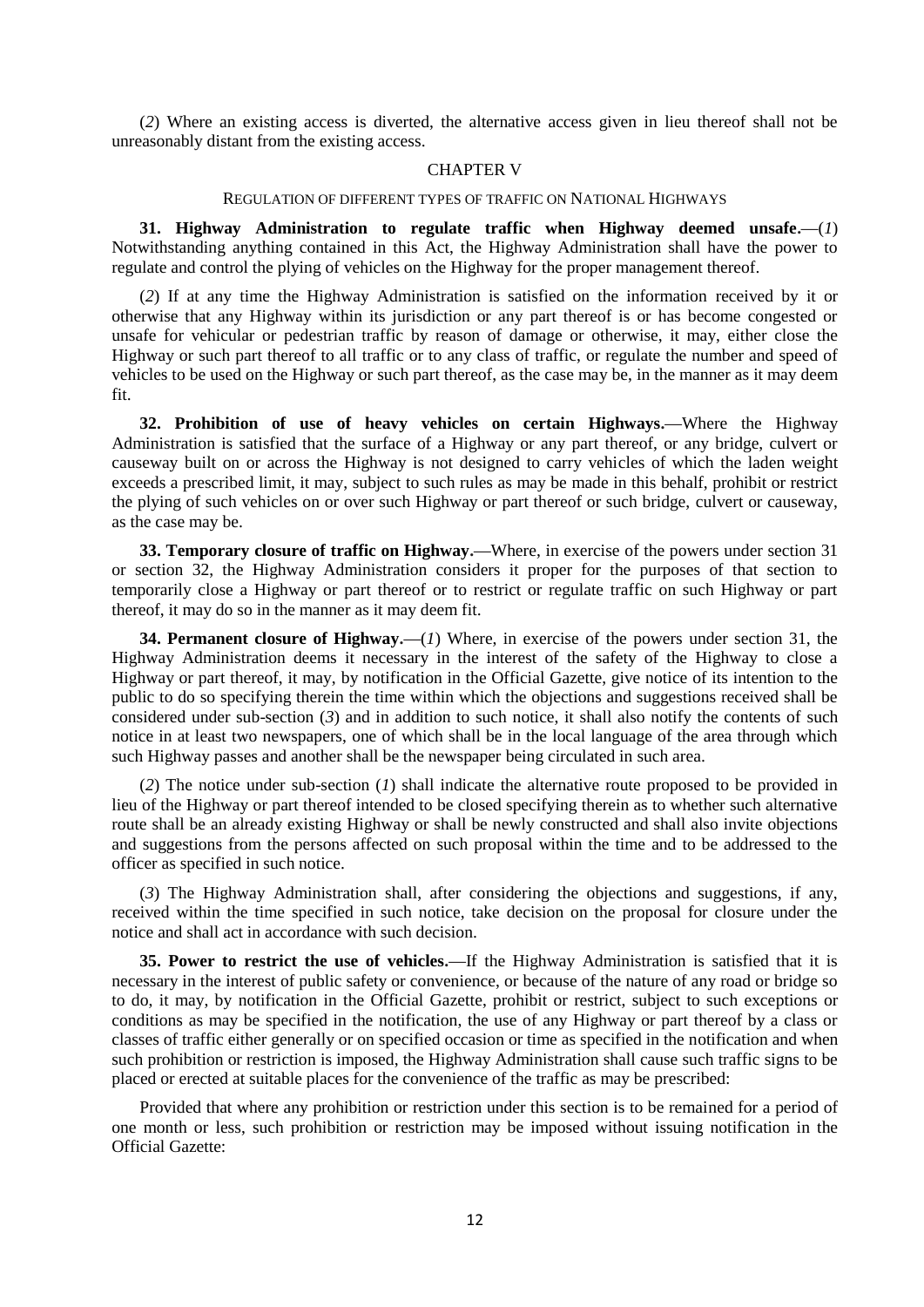Provided further that the prohibition or restriction imposed under the first proviso shall be published widely for the knowledge of the users by other possible means.

**36. Prevention and repair of damage to Highway.—**(*1*) No person who is in charge of, or in possession of, any vehicle or animal shall, wilfully or negligently, cause, or allow such vehicle or animal to cause, any damage to any Highway.

(*2*) Where, in contravention of sub-section (*1*), any damage has been caused to any Highway, the Highway Administration shall have such damage repaired at its own expenses and such expenses together with fifteen per cent. thereof as additional charges shall, without prejudice to any other action which may be taken against the person who has so contravened sub-section  $(I)$ , be recovered from him in accordance with the provisions contained in section 27 as if such expenses and additional charges were the expenses and additional charges recoverable under that section.

**37. Prohibition to leave vehicles or animals in dangerous position.—**(*1*) No person in charge of, or in possession of, any vehicle or animal shall allow such vehicle or animal to stand or proceed on a Highway unless the same is under such safety control as may be prescribed.

(*2*) Where, in contravention of sub-section (*1*), any obstruction on the Highway is caused, the vehicle or animal causing such obstruction shall be caused to be towed away by the Highway Administration to remove such obstruction on the Highway and the vehicle or animal so towed away shall be taken into possession by the Highway Administration and shall be handed over to the owner thereof in the manner, by payment to the Highway Administration, the expenses incurred in such removal, as may be prescribed.

(*3*) In case where the expenses in respect of the vehicle or animal taken into possession under sub-section (*2*) have not been paid in the manner prescribed under that sub-section, the Highway Administration shall sell such vehicle or animal by auction and the proceeds of the auction shall be the property of the Central Government.

(*4*) Any person who has unauthorised occupation on a highway land shall be summarily evicted by the Highway Administration in the manner specified in section 26 for removal of unauthorised occupation and shall be liable to fine imposed by the Highway Administration which shall not be less than five hundred rupees per square metre of the unauthorisedly occupied land by him but which may be extended to the cost of such land.

#### CHAPTER VI

#### REGULATION OF CONSTRUCTION ON HIGHWAY LAND FOR PUBLIC UTILITIES, DRAINS, ETC.

**38. Construction on highway land.—**(*1*) Notwithstanding anything contained in any other law for the time being in force, no person other than a Highway Administration or a person authorised by such Administration in this behalf shall construct, install, shift, repair, alter or carry any poles, pillars, advertisement towers, transformers, cable wire, pipe, drain, sewer, canal, railway line, tramway, telephone boxes, repeater station, street, path or passage of any kind on highway land or across, under or over any Highway except with the prior permission in writing of the Highway Administration for such purpose.

(*2*) Any person who intends to obtain the permission under sub-section (*1*) shall make an application in the prescribed form to the Highway Administration containing therein the purpose and period of occupancy of Highway, location and part of the Highway to be occupied, method of execution of work, period of construction and method of restoration of such part of the Highway.

(*3*) The Highway Administration shall consider the application made under sub-section (*1*) and if it is satisfied that there is no alternative other than the Highway in respect of which the permission is sought under the application where the land can be found to locate the public utility, it may give permission in writing as sought in the application:

Provided that while giving such permission, the Highway Administration may impose such conditions as it may deem fit to protect**—**

(*i*) the Highway from damage; and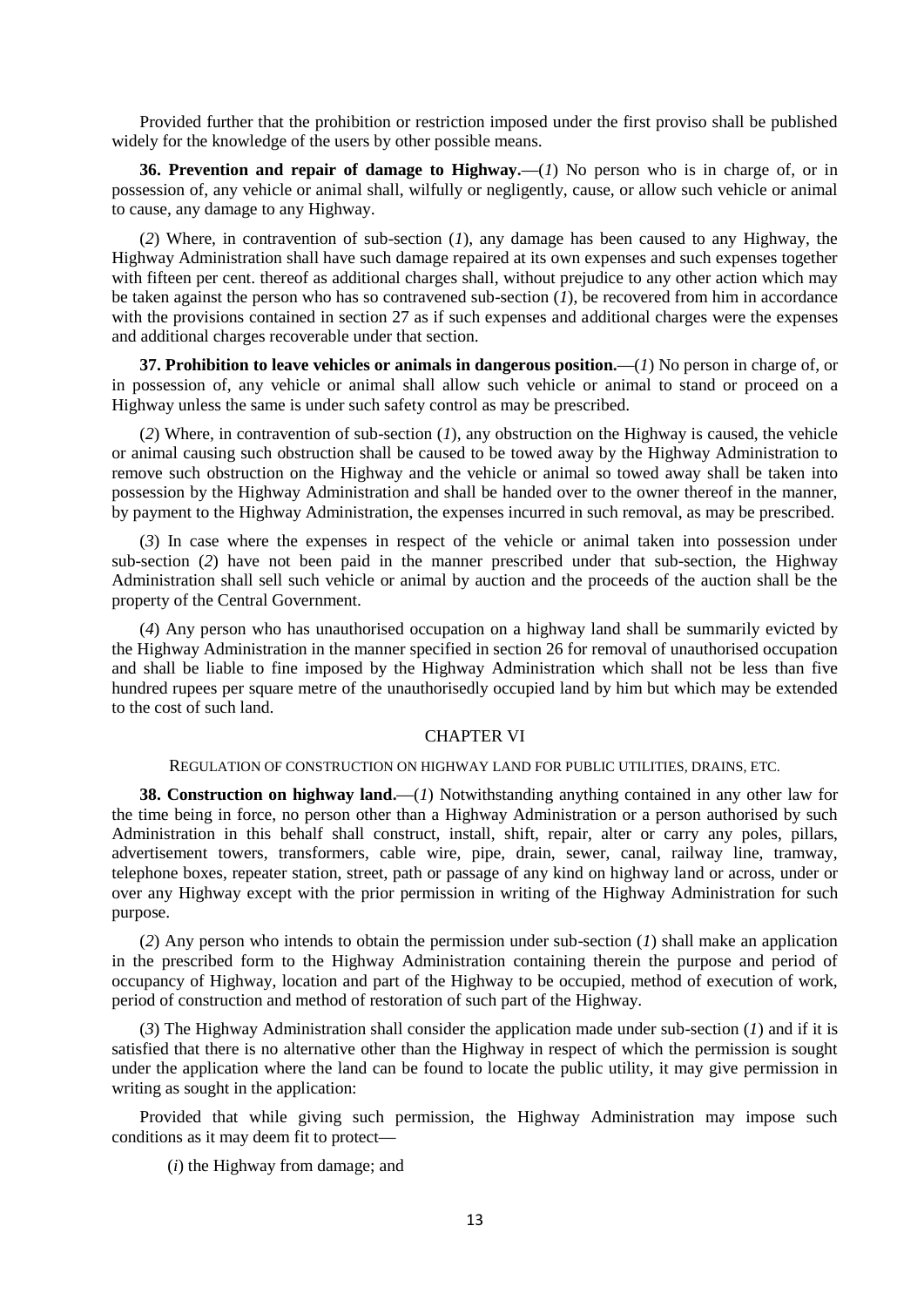(*ii*) the traffic on the Highway from obstruction,

and may also impose such fees and other charges as may be prescribed on the person to whom such permission is given in respect of any land forming part of the Highway, occupied or applied to the proposed work or construction under permission and also impose on such person the expenditure, if any, incurred by the Highway Administration for repairing any damage caused to the Highway by laying or shifting of any structure, article or equipment under the permission.

(*4*) If any person, in contravention of sub-section (*1*), makes any construction or carries out any other work, the Highway Administration may, at its own expenses, cause such construction or other work to be removed from the Highway and restore the Highway in the condition as it was immediately before giving permission for such construction or other work under sub-section (*3*) and such expenses together with fifteen per cent. thereof as additional charges and fine imposed by the Highway Administration taking into account the nature of the damages caused by such construction or other work, which shall not be less than five hundred rupees per square metre of land used for such construction or other work, but shall not exceed the cost of such land, shall be recovered from such person in accordance with the provisions contained in section 27 as if such expenses, additional charges and fine were the expenses, additional charges and fine recoverable under that section.

#### CHAPTER VII

### OFFENCE AND PENALTY

**39. Offence and penalty.—(***1*) If any person, who has been evicted from any unauthorised occupation on a highway land under this Act, again occupies any highway land without permission for such occupation under this Act, he shall be punishable with imprisonment for a term which may extend to one year, or with fine which shall not be less than one thousand rupees per square metre of so occupied highway land but which shall not exceed two times the cost of such highway land, or with both.

(*2*) Any court, convicting a person under sub-section (*1*), may make an order for evicting that person from such occupied highway land summarily and he shall be liable to such eviction without prejudice to any other action that may be taken against him.

(*3*) Notwithstanding anything contained in the Code of Criminal Procedure, 1973 (2 of 1974), the offence punishable under sub-section (*1*) shall be cognizable.

# CHAPTER VIII

#### **MISCELLANEOUS**

**40. Right of appellant to take assistance of legal practitioner.—**A person preferring an appeal to the Tribunal under this Act may either appear in person or take the assistance of a legal practitioner of his choice to present his case before the Tribunal.

**41. Finality of orders.—**Save as otherwise expressly provided in this Act, every order made or any action taken by the Highway Administration or the officer authorised in this behalf by such Administration or every order passed or decision made on appeal under this Act by the Tribunal shall be final and shall not be called in question in any original suit, application or execution proceeding and no injunction shall be granted by any court or other authority in respect of any action taken or to be taken in pursuance of any power conferred by or under this Act to the Highway Administration or Tribunal.

**42. Duty of village officials.—**Wherever any village headman, village accountant, village watchman or other village official, by whatever name called, becomes aware of any offence involving unauthorised occupation, damage or destruction of the highway land, he shall forthwith inform the nearest police station or the nearest Highway Administration or any officer authorised in this behalf by such Administration, the commission of such offence and shall also be duty bound to assist the Highway Administration and its officers in prosecuting the offender of the offence.

**43. Conduct of inquiry.—**The Highway Administration or the officer authorised in this behalf by such Administration shall, if he desires to make any inquiry for the purposes of this Act, make a summary inquiry in such manner as may be prescribed.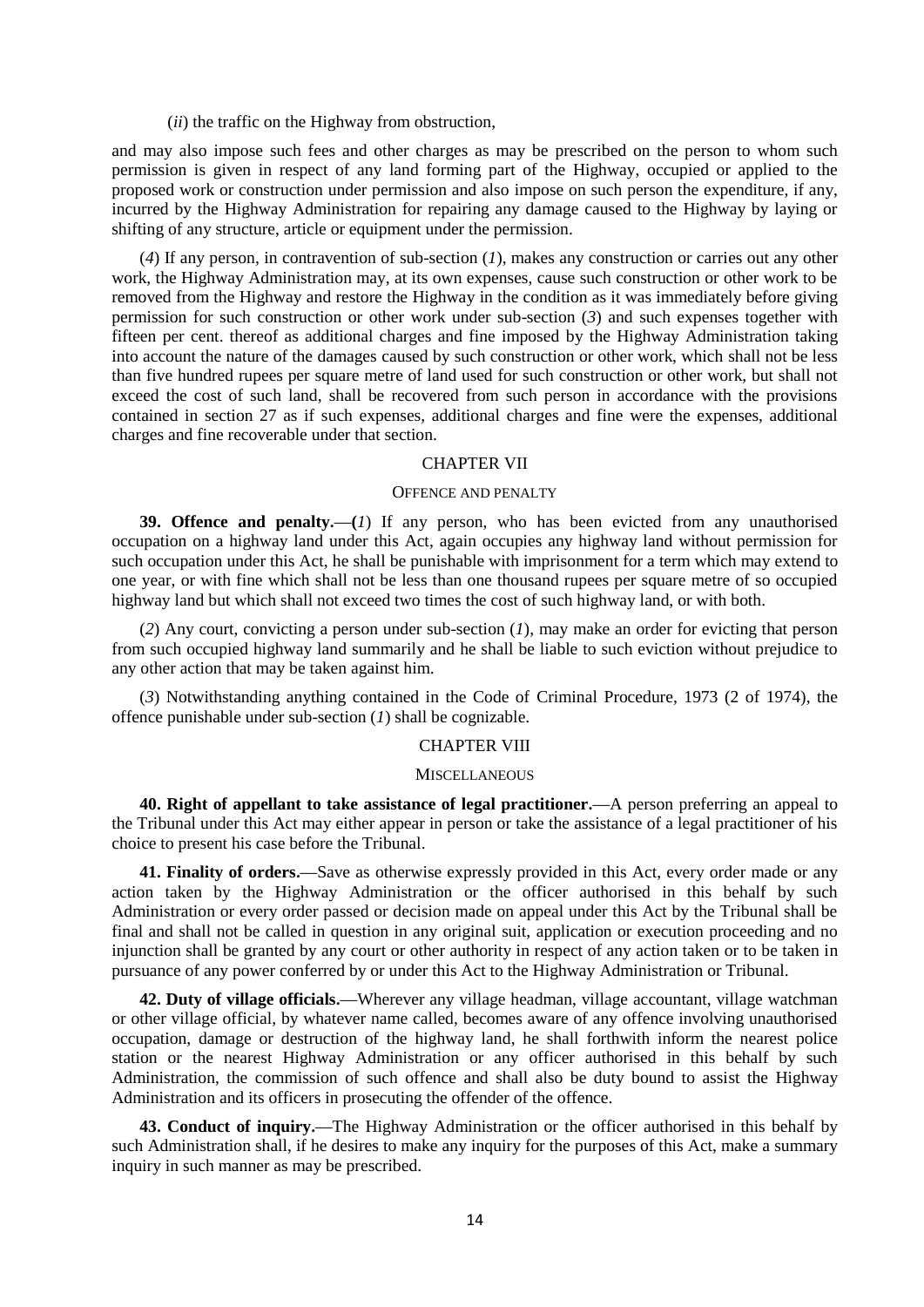**44. Presiding Officers and employees of Tribunals, etc., to be public servants.—**The Presiding Officer and the officers and other employees of the Tribunal, the officer or officers constituting the Highway Administration and any other officer authorised by such Administration under this Act, shall be deemed, when acting or purporting to act in pursuance of any of the provisions of this Act, to be public servants within the meaning of section 21 of the Indian Penal Code (45 of 1860).

**45. Protection of action taken in good faith.—**No suit, prosecution or other legal proceedings shall lie against the Central Government or the Presiding Officer of the Tribunal or any other officer of the Central Government or an officer or employee of the Tribunal or the officer or officers constituting the Highway Administration or any other officer authorised by such Administration under this Act or any other person, for anything which is in good faith done or intended to be done under this Act or the rules made thereunder.

**46. Offences by companies.—**(*1*) Where an offence punishable under this Act has been committed by a company, every person who, at the time the offence was committed, was in charge of, and was responsible to, the company for the conduct of the business of the company, as well as the company, shall be deemed to be guilty of the offence and shall be liable to be proceeded against and punished accordingly:

Provided that nothing contained in this sub-section shall render any such person liable to any punishment, if he proves that the offence was committed without his knowledge or that he had exercised all due diligence to prevent the commission of such offence.

(*2*) Notwithstanding anything contained in sub-section (*1*), where any offence punishable under this Act has been committed by a company and it is proved that the offence has been committed with the consent or connivance of, or is attributable to, any neglect on the part of any director, manager, secretary or other officer of the company, such director, manager, secretary or other officer shall also be deemed to be guilty of that offence and shall be liable to be proceeded against and punished accordingly.

*Explanation***.—**For the purposes of this section,**—**

(*a*) "company" means any body corporate and includes a firm or other association of individuals; and

(*b*) "director", in relation to a firm, means a partner in the firm.

**47. Procedure for service of notices, etc.—**Save as otherwise provided in this Act, every notice or bill issued or prepared under this Act may be served or presented in such manner as may be prescribed.

**48. Act to have overriding effect.—**The provisions of this Act shall have effect notwithstanding anything inconsistent therewith contained in any other law for the time being in force or in any instrument having effect by virtue of any law other than this Act.

**49. Power to remove difficulties.—**(*1*) If any difficulty arises in giving effect to the provisions of this Act, the Central Government may, by order published in the Official Gazette, make such provisions, not inconsistent with the provisions of this Act, as appear to it to be necessary or expedient for removing the difficulty:

Provided that no such order shall be made under this section after the expiry of three years from the commencement of this Act.

(*2*) Every order made under this section shall be laid, as soon as may be after it is made, before each House of Parliament.

**50. Power to make rules.—**(*1*) The Central Government may, after previous publication, by notification in the Official Gazette, make rules for carrying out the purposes of this Act.

(*2*) In particular, and without prejudice to the generality of the foregoing power, such rules may provide for all or any of the following matters, namely:**—**

(*a*) the manner of exercising powers and discharge functions under sub-section (*3*) of section 3;

(*b*) the salary, allowances and other conditions of service of the officers and employees of a Tribunal under sub-section (*3*) of section 9;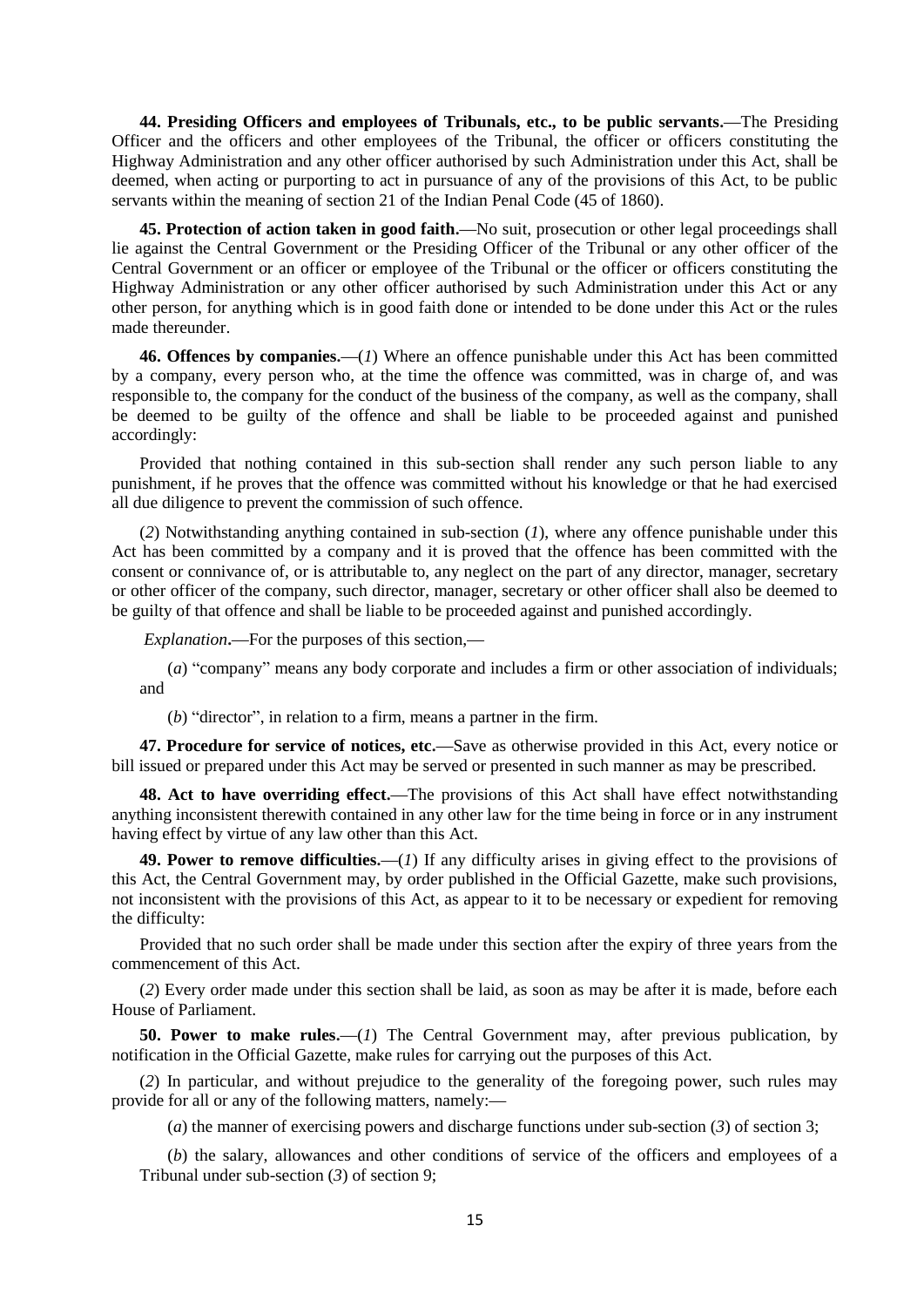(*c*) the salary and allowances payable to, and the other terms and conditions of service of, the Presiding Officer of a Tribunal under section 10;

(*d*) the procedure for the investigation of misbehaviour or incapacity of the Presiding Officer of a Tribunal under sub-section (*3*) of section 12;

(*e*) the financial and administrative powers of the Presiding Officer of a Tribunal under section 13;

(*f*) the additional matters in respect of which the Tribunal may exercise the powers of a civil court under clause (*h*) of sub-section (*3*) of section 16;

(*g*) the manner for maintaining the records of the Highway Administration in which the lands are shown and the manner of proving claim for correction of such records under sub-section (*2*) of section 23;

(*h*) the conditions subject to which, the rent and other charges on payment of which and the form in which permit may be issued for grant of permission under sub-section (*2*) of section 24;

(*i*) the conditions, payment of rent and other charges for grant of lease or licence of highway land under section 25;

(*j*) the form of notice under sub-section (*2*) of section 26;

(*k*) the feasible cost for making construction including alteration of any construction under sub-section (*8*) of section 26;

(*l*) the additional matter in respect of which the Highway Administration or an officer authorised by such Administration in this behalf may exercise the powers of a civil court under clause (*d*) of sub-section (*9*) of section 26;

(*m*) the form of the bill under sub-section (*2*) of section 27;

(*n*) the form of application, the fees to be accompanied therewith and the terms and conditions for permission under sub-section (*2*) of section 29;

(*o*) the form of licence, the period and the manner of renewal of such licence under sub-section (*3*) of section 29;

(*p*) the limit of laden weight and the provisions subject to which the plying of vehicles may be prohibited or restricted under section 32;

(*q*) the traffic signs to be placed or erected under section 35;

(*r*) the safety and control for allowing any vehicle or animal to stand or proceed on a Highway under sub-section (*1*) of section 37;

(*s*) the manner of handing over the vehicle or animal to the owner and payment of expenses incurred in the removal of such vehicle or animal under sub-section (*2*) of section 37;

(*t*) the form of application under sub-section (*2*) of section 38;

(*u*) the fees and other charges to be imposed under sub-section (*3*) of section 38;

(*v*) the manner of summary inquiry under section 43;

(*w*) the manner of service or presentation of notice or bill under section 47; and

(*x*) any other matter which is required to be, or may be, prescribed.

(*3*) Every rule made or every notification issued by the Central Government under this Act shall be laid, as soon as may be after it is made or issued, before each House of Parliament, while it is in session, for a total period of thirty days which may be comprised in one session or in two or more successive